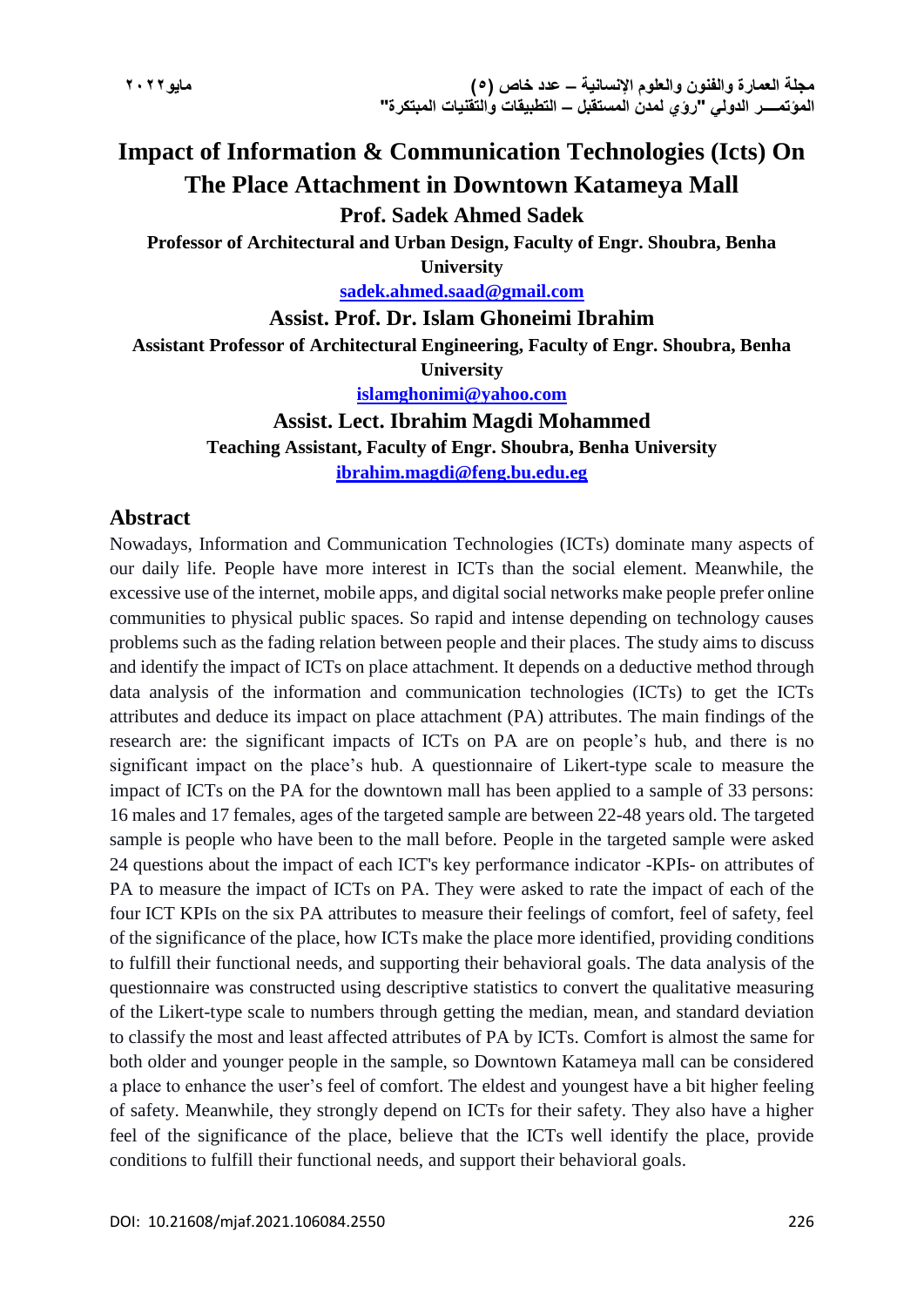### **Keywords:**

ICTs, Smart cities, Place making, Place identity, Place attachment

**المستخلص** في الوقت الحاضر، تهيمن تکنولوجيا المعلومات واالتصاالت على العديد من جوانب حياتنا اليومية حيث يهتم الناس بتکنولوجيا المعلومات واالتصاالت أکثر من اهتمامهم بالجانب االجتماعي. وفي الوقت نفسه، فإن االستخدام المفرط للشبكة العنكبوتية وتطبيقات الهاتف المحمول والشبکات االجتماعية الرقمية يجعل الناس يفضلون المجتمعات المتکونة عبر اإلنترنت عن تلک التى تتکون باألماکن العامة للبيئة المادية. لذا االعتماد السريع والمکثف على التکنولوجيا يسبب مشاکل مثل ضعف علاقة الارتباط بين الناس وأماكنهم. وتهدف الدراسة إلى مناقشة وتحديد تأثير تكنولوجيا المعلومات والاتصالات على الأرتباط بالمکان وتعتمد على منهج استنباطى من خالل تحليل بيانات تکنولوجيا المعلومات واالتصاالت للحصول على سمات تکنولوجيا المعلومات والاتصالات واستنتاج تأثير ها على مؤشر ات الار تباط المکانى. تم استبانة أر اء المستخدمين عن طريق مقياس ليکرت (Type-Likert (لقياس تأثير تکنولوجيا المعلومات واالتصاالت على االرتباط المکانى لمرکز التسوق والعينة المستهدفة هي من الأشخاص الذين ز اروا المركز التجاري من قبل حيث طُلب منهم تقييم تأثير كل مؤشر من مؤشر ات الأداء الرئيسية الأربعة لتكنولوجيا المعلومات والاتصالات على سمات الارتباط المكانى الست لقياس شعورهم بالراحة، والشعور بالأمان، والشعور بأهمية المکان، وکيف تجعل تکنولوجيا المعلومات والاتصالات المکان أکثر تحديدًا، وتحقيق احتياجاتهم الوظيفية، ودعم أهدافهم السلوکية. تم تحليل بيانات االستبيان باستخدام اإلحصائيات الوصفية. والنتائج الرئيسية تتلخص فى التأثير الواضح لتکنولوجيا المعلومات واالتصاالت على أحد محاور االرتباط المکانى وهو محور األفراد، بينما ال يوجد تأثير واضح على محور المكان. ونستخلص من البحث أن شعور الأشخاص الأكبر والأصغر سنًا بالارتباط المكانى بمركز تسوق القطامية أکثر من أولئک في منتصف الثالثينيات. واإلحساس بالراحة لکل من کبار السن والشباب في العينة متقارب جدا، لذلک مرکز التسوق بالقطامية يعتبر مکان لتعزيز شعور المستخدم بالراحة بشکل عام.

> **الكلمات المفتاحية:**  تکنولوجيا المعلومات واالتصاالت، المدن الذکية، التصميم المکانى، هوية المکان، االرتباط المکانى

### **1. Introduction**

In this digital era, online social communities are now a social standard for most adolescents of the current and coming generations. Posting thoughts on Facebook, writing tweets, and uploading images to Instagram are now regular habits. These generations' life expressed in online social communities, where most of their memories lie, by sharing photos of good times and capturing many different emotionally significant moments and activities.

The city was affected by the variables of time and place, and the urban community in the city went through three main stages that had a clear impact on the formation and function of the city lives (Abdel-aziz, Abdel-salam and El-sayad, 2016). The first stage is agriculture and producing the traditional planning pattern where each place shuts itself off. The second stage was the first and second industrial revolution, which brought about scientific, economic, and social transformations with the invention of engines and the machine. The third stage was the third industrial revolution, in addition to the opening of space and time, distances also faded with the emergence of modern technologies, and the rapid development happened in an unstoppable way (Aboelwafa and Mostafa, 2020)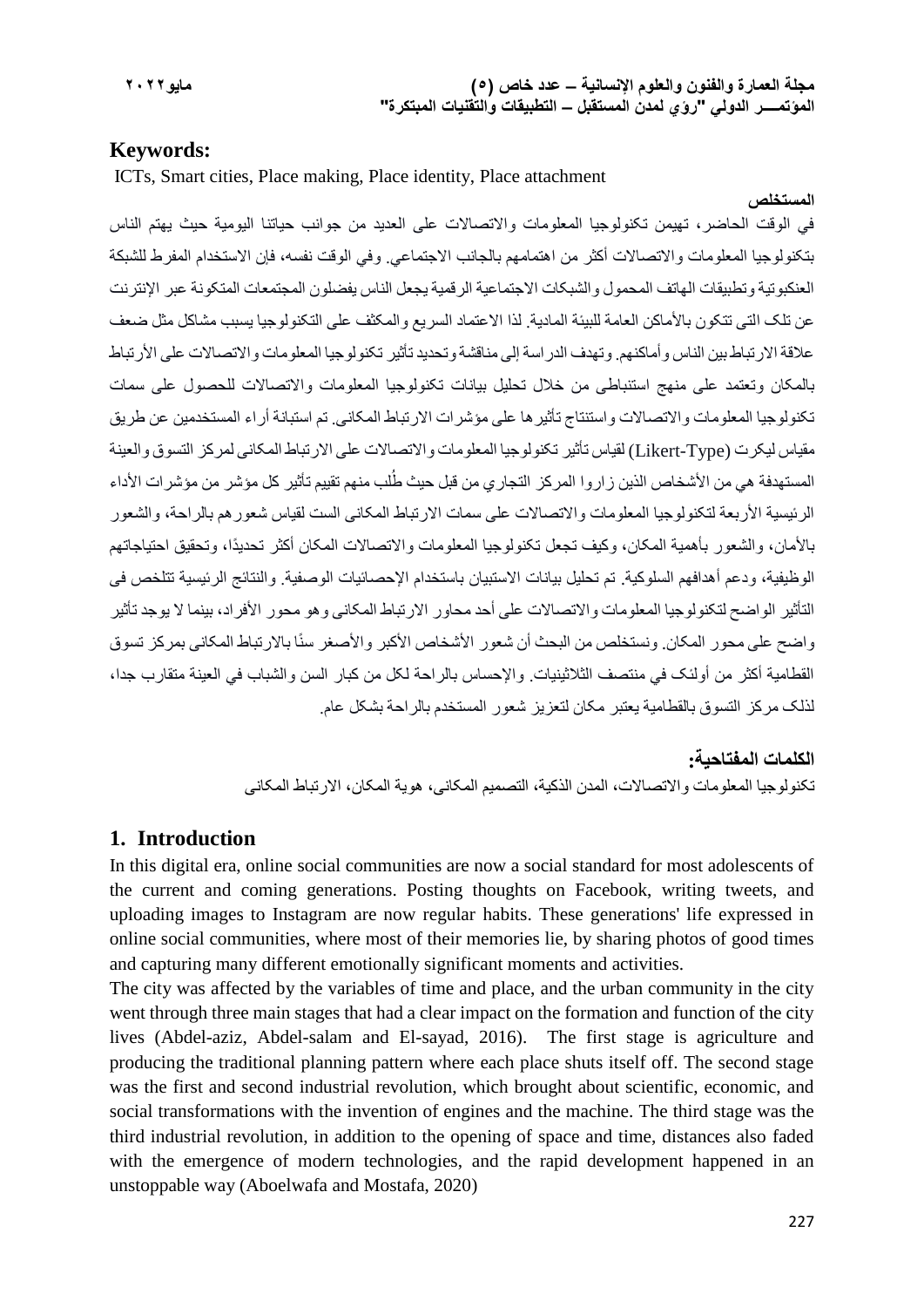**مجلة العمارة والفنون والعلوم اإلنسانية – عدد خاص )5( مايو2022 المؤتمــــر الدولي "رؤي لمدن المستقبل – التطبيقات والتقنيات المبتكرة"**

Cities are considered the center of social, economic, and political relations. People occupy this center deservedly because they organize all exchange processes through their availability on the transportation network and many factors that help the exchange of all kinds. Since ancient times, cities have emerged around trade routes, valleys, and places that comfort people and meet their needs. Work, comfort, and security, with modern technological development, and standards and techniques have emerged to build cities, becoming a place to attract residents and creating relations such as (social, economic, and administrative) (Rezki, 2015).

### **2. Information and Communication technologies (ICTs)**

Because of the rapid and continuous growth of telecommunications technology, activities within public spaces began to decline since knowledge became readily available from home through the web. This growth also allowed the rise of electronic shopping, while the conversations and discussions had partly moved to the web-fora. The internet has described "information agora" as a new kind of public space (Abdel-aziz, Abdel-salam and El-sayad, 2016).

The era of ICTs and digitization have changed the concept of people's attachment to their places. According to Ram, people can attach to a place they have never been to or only visited via the Internet. Thus the concept of place attachment extends to include physical and non-physical areas/places(Ram, 2020). As technology is continually evolving rapidly, so are the software and services that are being used in everyone's everyday life. So, keeping in contact with colleagues, planning events, ordering things, and many day-to-day activities are now occurring via the Internet. New media and information technology influence many facets of daily life in the workplace, at home, or in the leisure sector (Abdel-aziz, Abdel-salam and El-sayad, 2016).

### **2.1.Means of involving social media elements in urban spaces**

Social Media is a service that allows persons to share news, information, and opinions in multimedia format. Meanwhile, Digital Social Networks is a branch of social media like - Facebook, Google+, etc.- that enables them to link and exchange information globally within a short timeframe (Abdel-aziz, Abdel-salam and El-sayad, 2016).

| <b>ICTs</b>    | <b>Benchmarking</b>                                                             | <b>Discussion</b>                                           |  |  |  |
|----------------|---------------------------------------------------------------------------------|-------------------------------------------------------------|--|--|--|
|                |                                                                                 | The Wi-Fi network can increase the rate of public           |  |  |  |
|                |                                                                                 | participation and interaction between individuals and       |  |  |  |
| Wi-Fi          | between individuals and spaces in public places more than<br>Internet access in |                                                             |  |  |  |
| networks       | public spaces                                                                   | spaces free of internet connectivity, provided that these   |  |  |  |
|                |                                                                                 | places do not suffer from urban deterioration, poor design, |  |  |  |
|                |                                                                                 | or any other problems.                                      |  |  |  |
| <b>Digital</b> |                                                                                 | In urban contexts, interacting with media screens is a new  |  |  |  |
| interactive    | Bluetooth, RFID                                                                 | technique to promote the social communication of            |  |  |  |
| media          | and GPS                                                                         | individuals and between individuals and their               |  |  |  |
| facades        |                                                                                 | surroundings. With the integration of Bluetooth, RFID, and  |  |  |  |

### **TABLE 1 BENCHMARKING OF ICTS**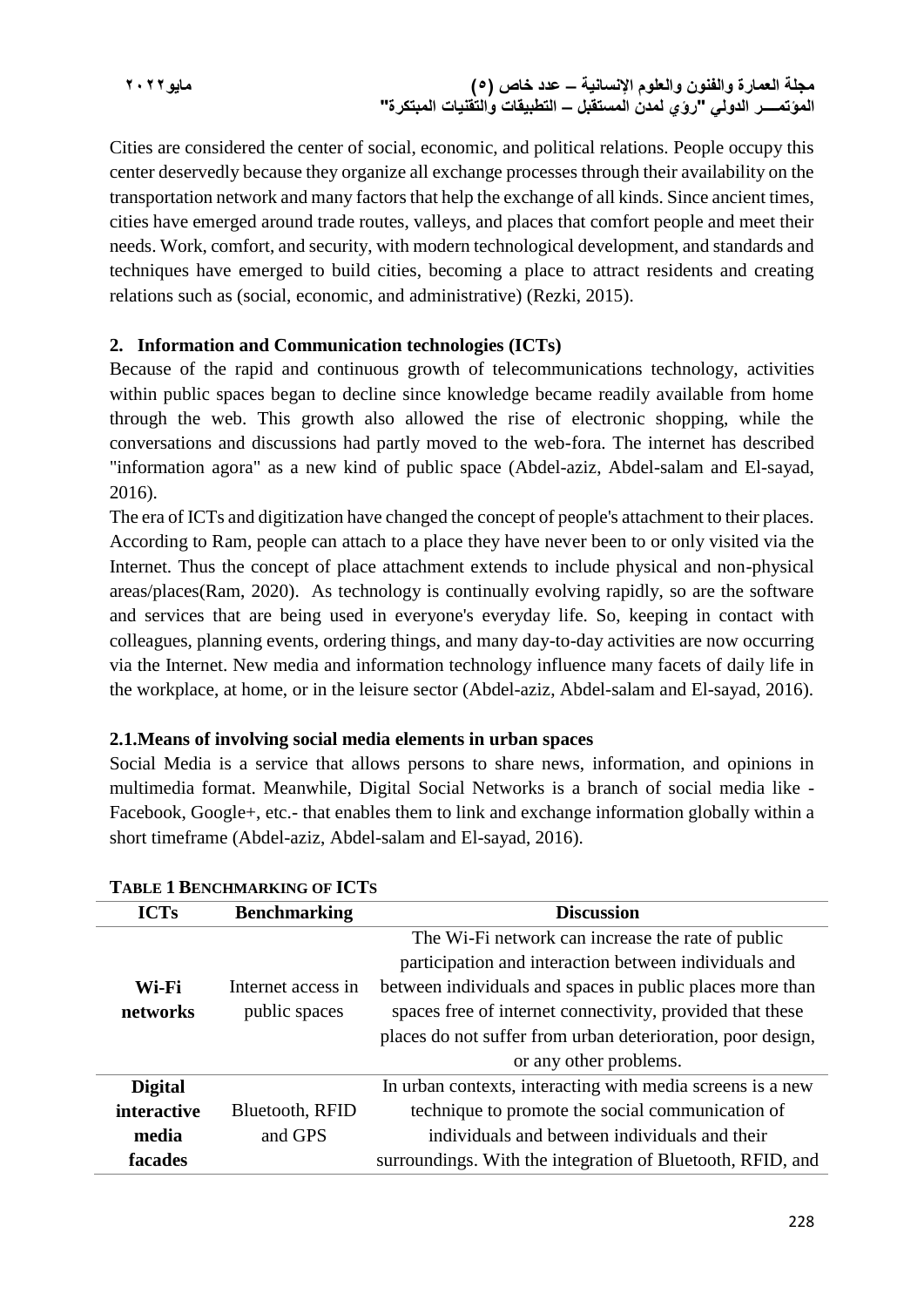| مايو ٢٠٢.٢                               |                                                     | مجلة العمارة والفنون والعلوم الإنسانية – عدد خاص (٥)<br>الموتمــــــــــر الدولي "روّي لمدن المستقبل – التطبيقات والتقنيات المبتكرة"                                                                                                                                                                                          |
|------------------------------------------|-----------------------------------------------------|-------------------------------------------------------------------------------------------------------------------------------------------------------------------------------------------------------------------------------------------------------------------------------------------------------------------------------|
|                                          |                                                     | GPS into smartphones and other smart devices, this                                                                                                                                                                                                                                                                            |
|                                          |                                                     | modern approach has quickly been a fact.                                                                                                                                                                                                                                                                                      |
| <b>Interactive</b><br>public<br>displays | Taking full-body<br>and performative<br>experiences | Since several research conclusions show, considering the<br>whole-body and interpretive experiences a characteristic of<br>human skill is valuable. Public displays are a transition<br>from traditional to interactive digital displays that allow<br>different types of multimedia presentations and unique<br>experiences. |
| <b>Smart mobile</b>                      |                                                     | Social media networks platforms have paired with smart                                                                                                                                                                                                                                                                        |
| phones'                                  | Social                                              | devices, which have made it easier for users to remain                                                                                                                                                                                                                                                                        |
| applications                             | networking                                          | linked to the network for a range of conversations and thus                                                                                                                                                                                                                                                                   |
| in public                                | platforms                                           | encouraged to hold conferences as users often bring their                                                                                                                                                                                                                                                                     |
| spaces                                   |                                                     | smart devices with them.                                                                                                                                                                                                                                                                                                      |

**SOURCE: BY THE AUTHOR**

### **2.2.Smart Cities**

The reflection of technological development on the design and planning of cities has become clear, as these implications have caused many changes in terms of canceling some existing activities and creating new ones. Also, technological development has produced smart and green cities, and had an impact on the urban, economic, social and administrative dimension of the city (Aboelwafa and Mostafa, 2020).

Technological development has affected all aspects of life inside the city. Thus it has become a trend towards sustainability affected by technological development and its applications (Aboelwafa and Mostafa, 2020). Meanwhile, it is worth mentioning, one of the key ideas emerging from a conference organized by the UN-Habitat Egypt Office is that cities must be both sustainable and inclusive to be smart (Unic-eg, 2019).

A smart city is defined as the city in which modern systems and technologies are used for the operation of some of its parts or elements, whether buildings of all kinds, services, roads, facilities, infrastructure networks, or all of that (Hassan, 2002,P.2). Consequently, the author discusses that the above definition is not accurate. Does the meaning of using one modern technology to operate a part or component of the city's parts make it a smart city, or should a set of governing criteria be available that classifies the city as a smart or non-smart city? Consequently, it is necessary to develop a set of standards that define this or to what extent the city is smart by studying the standards in each of the application fields of smart cities.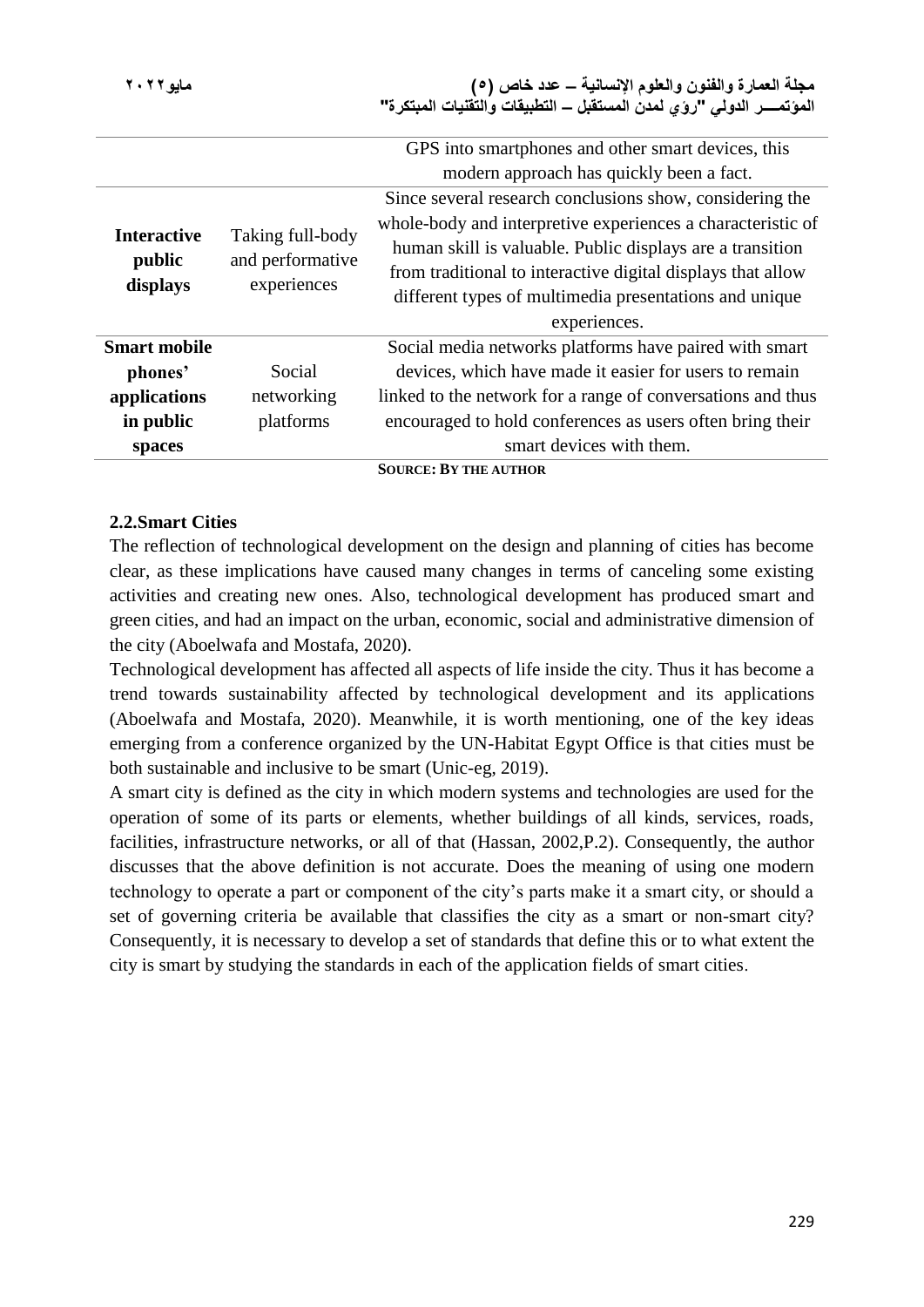### **2.3.Building the smart city & Application fields**

The smart city is focused on citizens, government, and telecom suppliers. Citizens as the primary users, the government is responsible for security and administration, suppliers of communications and information technology and infrastructure, planners and developers.

Smart government, economy, environment, living, mobility, and people are the core strategic action fields advanced by Bee smart city (beesmart.city, 2020).

There are various fields in which modern

technologies are used to increase the efficiency of the city, improve it and develop it to keep pace with the times, and these fields are:

| TABLE 2 FIELDS OF INFORMATION TECHNOLOGY AND ITS CONTRIBUTION IN SMART CITY |  |  |  |
|-----------------------------------------------------------------------------|--|--|--|
| <b>CREATION</b>                                                             |  |  |  |

| <b>Field</b>                         | Contribution of information systems in smart city creation                                                                                                                                                                                                                                                                                                                                                                                                |                                                                                                                                                       |  |  |  |  |
|--------------------------------------|-----------------------------------------------------------------------------------------------------------------------------------------------------------------------------------------------------------------------------------------------------------------------------------------------------------------------------------------------------------------------------------------------------------------------------------------------------------|-------------------------------------------------------------------------------------------------------------------------------------------------------|--|--|--|--|
|                                      | (Aboelwafa and Mostafa, 2020)                                                                                                                                                                                                                                                                                                                                                                                                                             | (beesmart.city, 2020)                                                                                                                                 |  |  |  |  |
| <b>Administrative</b><br>system      | Where information systems are used to<br>operate, process and store information in<br>electronic form, and the information<br>system processes data and presents it to<br>users through their - that is, users -<br>operating the outputs of the information<br>systems themselves via the computer.                                                                                                                                                      | Describes how a municipal<br>government manages the<br>built and natural<br>environment to improve<br>livability for citizens and<br>visitors.        |  |  |  |  |
| Learning $\&$<br><b>Smart People</b> | The existence of private educational<br>centers linked to electronic portals to<br>obtain scientific information at the<br>global level and to spread that<br>information wirelessly in specific<br>locations.<br>Lectures, whether local or international,<br>directly are (Online) via local wireless<br>networks and the World Wide Web.<br>Having electronic libraries in special<br>places and linking them to central<br>libraries for easy access. | Info or service supply - with<br>persons or firms from the<br>public and commercial<br>sectors, aims to change the<br>way residents are<br>connected. |  |  |  |  |
| <b>Transportation</b>                | Connect traffic centers to networks to<br>exchange important information to<br>facilitate traffic movement and transmit                                                                                                                                                                                                                                                                                                                                   | Increasing the efficiency<br>and service quality of urban<br>transportation to improve                                                                |  |  |  |  |



**FIGURE 1 THE SIX FIELDS OF ACTION OF BEE SMART CITY SOURCE: (BEESMART.CITY, 2020)**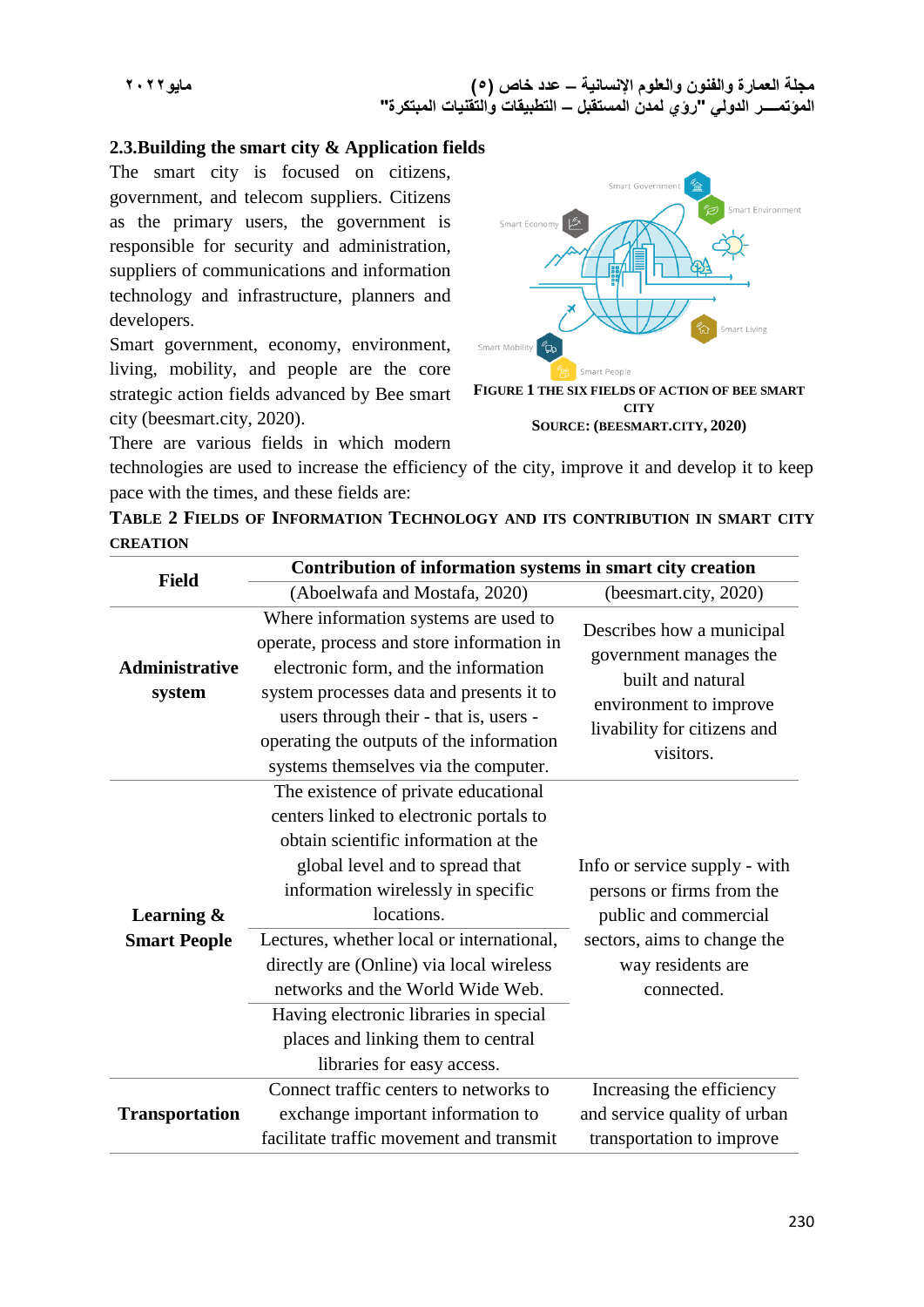|                    | it to people through the wireless or<br>cellular network. | the use and selection of<br>different transit choices. |
|--------------------|-----------------------------------------------------------|--------------------------------------------------------|
|                    | The ability to obtain specific maps and                   | Meanwhile, increasing                                  |
|                    | specific locations by using satellite                     | people's mobility through                              |
|                    | images and transmit them to traffic                       | efficient mobility                                     |
|                    | centers and to the public.                                | management and targeted                                |
|                    | Traffic monitoring by linking cameras                     | infrastructure investments.                            |
|                    | distributed in various roads and traffic                  |                                                        |
|                    | intersections to obtain appropriate                       |                                                        |
|                    | information to regulate traffic and                       |                                                        |
|                    | reduce congestion points.                                 |                                                        |
|                    | Ease and speed of obtaining various                       |                                                        |
|                    | information related to traffic services.                  |                                                        |
|                    | Connecting hospitals to networks to                       |                                                        |
|                    | exchange information necessary to                         |                                                        |
|                    | increase their efficiency in treating                     |                                                        |
|                    | patients.                                                 |                                                        |
|                    | Linking pharmacies to exchange                            |                                                        |
|                    | medicines easily and quickly to raise the                 |                                                        |
|                    | efficiency of treatment delivery to                       |                                                        |
|                    | patients.                                                 |                                                        |
|                    | The presence of special wireless points                   |                                                        |
| <b>Health-care</b> | to enable access to emergency                             | x                                                      |
|                    | departments easily and quickly, with the                  |                                                        |
|                    | ability to speak with them in audio and                   |                                                        |
|                    | video in special cases.                                   |                                                        |
|                    | Connecting hospitals to the homes of                      |                                                        |
|                    | patients with special cases to monitor                    |                                                        |
|                    | their health status and warn them - i.e.                  |                                                        |
|                    | hospitals - in the event of a patient's                   |                                                        |
|                    | health deterioration in an automatic                      |                                                        |
|                    | way.                                                      |                                                        |
|                    | Linking public security centers to their                  |                                                        |
|                    | various departments in order to                           |                                                        |
|                    | exchange the necessary information.                       |                                                        |
|                    | A network of cameras deployed in                          |                                                        |
| <b>Security</b>    | various parts of the city to monitor the                  | x                                                      |
|                    | security situation.                                       |                                                        |
|                    | Setting up special points in sensitive                    |                                                        |
|                    | areas and connecting them with security                   |                                                        |
|                    | centers to monitor the security situation.                |                                                        |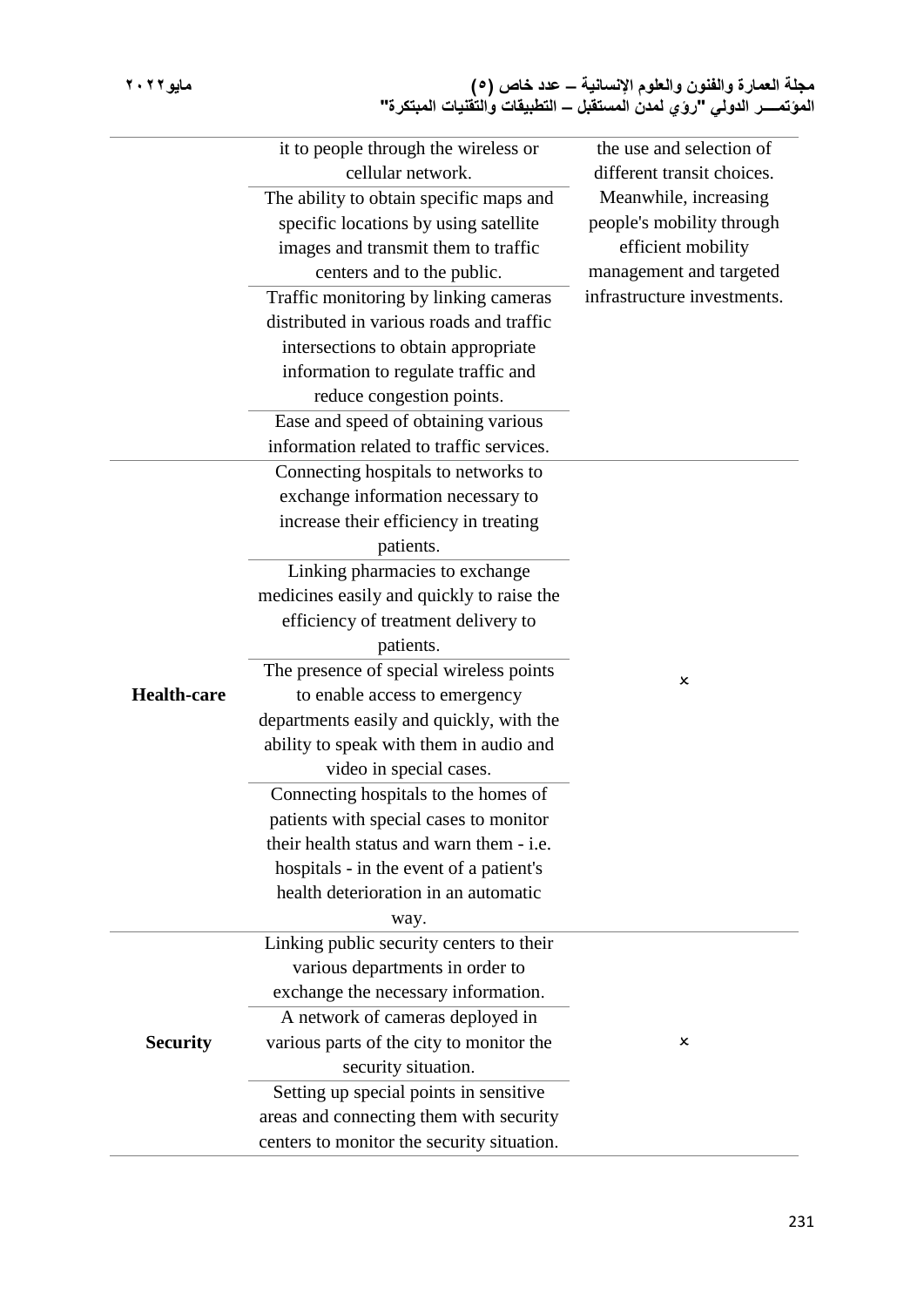| Social &                           | Connecting food centers and widespread<br>markets through wireless networks.                                                                                                                                                                                                                                                                                                                                                       | Aims to enhance the quality<br>of life for homeowners and                                                                                                          |  |
|------------------------------------|------------------------------------------------------------------------------------------------------------------------------------------------------------------------------------------------------------------------------------------------------------------------------------------------------------------------------------------------------------------------------------------------------------------------------------|--------------------------------------------------------------------------------------------------------------------------------------------------------------------|--|
|                                    | Setting hot spots in public facilities and<br>connecting them to networks to reach<br>restaurants and entertainment centers.                                                                                                                                                                                                                                                                                                       | guests by following an<br>inclusive strategic approach<br>- across all age groups and<br>demographics.                                                             |  |
| <b>Economical</b><br>field         | Place hotspots in public and open areas<br>such as parks, to talk and communicate.                                                                                                                                                                                                                                                                                                                                                 | Aims to enhance the<br>lifestyle quality for                                                                                                                       |  |
|                                    | Create a virtual reality for some<br>important areas.                                                                                                                                                                                                                                                                                                                                                                              | homeowners and guests by<br>ensuring a vital way - over<br>diverse groups and<br>demographics.                                                                     |  |
| <b>Environment</b><br>& Energy use | Installing sensors to monitor energy<br>losses in infrastructure networks, in<br>addition to creating grid systems that<br>allow managing electrical supplies and<br>monitoring people's energy<br>consumption.<br>Installing sensors to monitor energy<br>losses in infrastructure networks, in<br>addition to creating grid systems that<br>allow managing electrical supplies and<br>monitoring people's energy<br>consumption. | Illustrates how a local<br>authority operates the<br>constructed and<br>organic/natural<br>surroundings to enhance<br>livability for both residents<br>and guests. |  |
|                                    | <b>SOURCE: BY THE AUTHOR</b>                                                                                                                                                                                                                                                                                                                                                                                                       |                                                                                                                                                                    |  |

### **2.4.Advantages and disadvantages of smart cities**

Smart cities have many advantages in a lot of aspects such as competencies, Transit & Mobility, Economic, Security, and technology use. Meanwhile, they have many disadvantages too, most of them focus on healthcare and social aspects. This advantages and disadvantage could be summarized as follows:

| <b>Aspects</b>               |                  | <b>Disadvantages</b>                                         |                                               | <b>Advantages</b>                                                                                   |  |
|------------------------------|------------------|--------------------------------------------------------------|-----------------------------------------------|-----------------------------------------------------------------------------------------------------|--|
| <b>Competencies</b>          |                  | Excessive<br>technology                                      | dependence<br>reduce<br>may                   | on Building human energies and<br>competencies that keep pace                                       |  |
|                              |                  | opportunities for the elderly,<br>uneducated, and handicaps. |                                               | with<br>technological<br>the<br>development and improving<br>electronic services.                   |  |
| Transit &<br><b>Mobility</b> | Connectiv<br>ity | Increasing<br>technology<br>wayfinding                       | dependence<br>because<br>lead to<br>an<br>may | on Improving<br>transportation<br>of services<br>and<br>effectively<br>managing peak traffic hours. |  |

**TABLE 3 ADVANTAGES AND DISADVANTAGE OF SMART CITIES**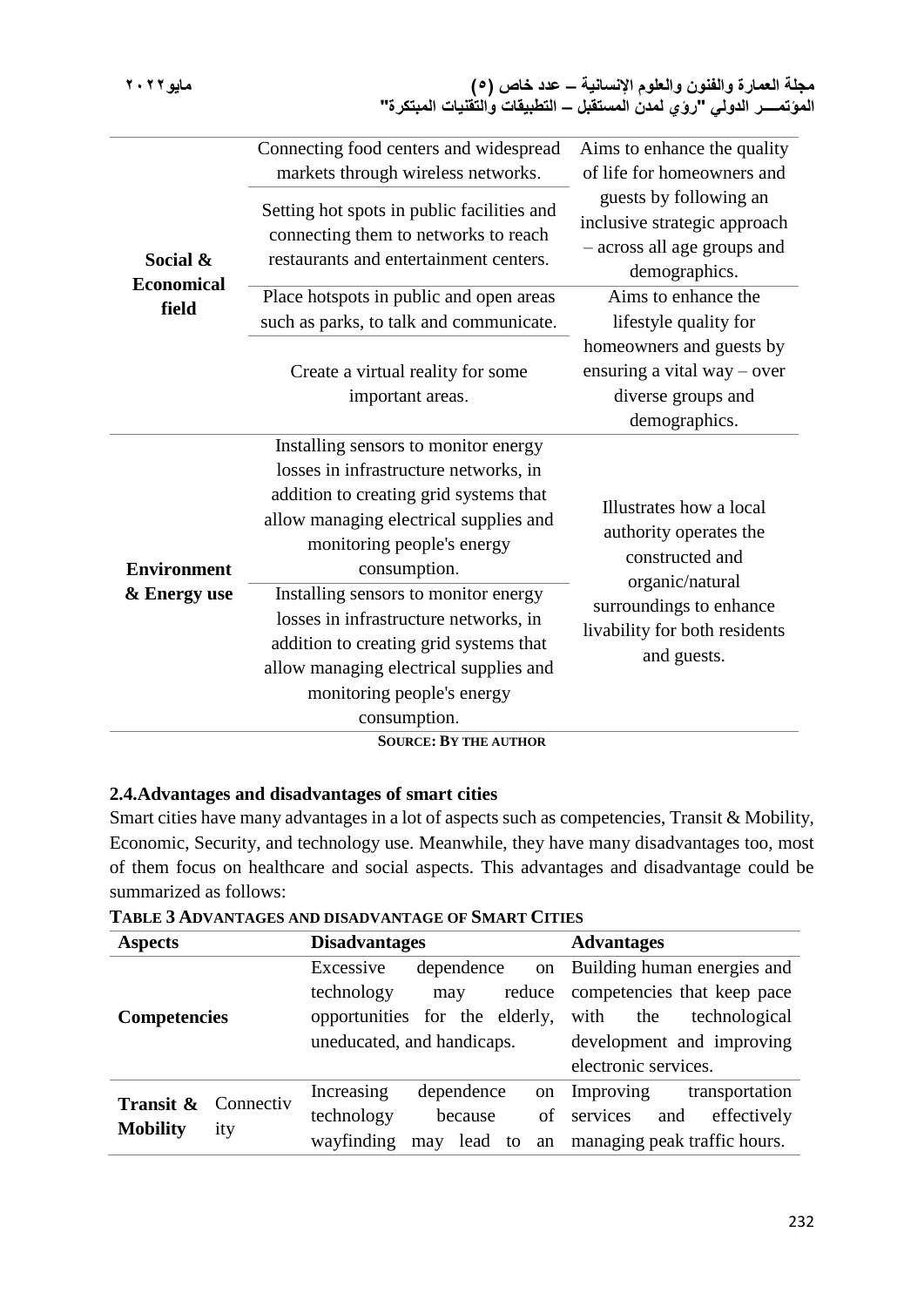|                                |                                                                                                 | increase in the rates of road                                                                                                                                                                                                                                                                                                                                                                                                                                                                                                                                                                                                                             |                                                                                                                                                                                      |
|--------------------------------|-------------------------------------------------------------------------------------------------|-----------------------------------------------------------------------------------------------------------------------------------------------------------------------------------------------------------------------------------------------------------------------------------------------------------------------------------------------------------------------------------------------------------------------------------------------------------------------------------------------------------------------------------------------------------------------------------------------------------------------------------------------------------|--------------------------------------------------------------------------------------------------------------------------------------------------------------------------------------|
|                                |                                                                                                 | accidents.                                                                                                                                                                                                                                                                                                                                                                                                                                                                                                                                                                                                                                                |                                                                                                                                                                                      |
| <b>Economic</b>                | Investment                                                                                      | reduce<br>investment<br>May<br>opportunities for the elderly and<br>the uneducated who do not use<br>technology to hunt for job<br>opportunities or marketing.                                                                                                                                                                                                                                                                                                                                                                                                                                                                                            | Providing<br>an environment<br>stimulates<br>that<br>economic<br>growth,<br>attracts<br>foreign<br>investment, and provides job<br>opportunities.                                    |
|                                | Energy<br>Use                                                                                   |                                                                                                                                                                                                                                                                                                                                                                                                                                                                                                                                                                                                                                                           | Rationalizing<br>energy<br>consumption by using smart<br>materials, and monitoring<br>consumption<br>energy<br>to<br>enhance city efficiency.                                        |
| <b>Security</b>                |                                                                                                 | Using mobile Apps to arrange a<br>transportation journey and riding<br>with strangers may increase the<br>danger of theft and<br>other<br>accidents.                                                                                                                                                                                                                                                                                                                                                                                                                                                                                                      | Improving<br>security<br>and<br>lowering crime rates<br>by<br>connecting to police stations<br>and installing a<br>camera<br>monitoring system.                                      |
| <b>Technology</b> use          |                                                                                                 | Excessive<br>reliance<br>on<br>technology can lead to laziness<br>and full reliance on the machine,<br>resulting in poor concentration<br>and lack of interest.                                                                                                                                                                                                                                                                                                                                                                                                                                                                                           | Supporting growth<br>and<br>innovation and preparing to<br>keep pace with any expected<br>future developments, such as<br>relying on robots.                                         |
| <b>Social</b><br><b>Aspect</b> | From<br>direct<br>to<br>indirect<br>social real<br>Low<br>direct<br>communic<br>ation<br>skills | The use of technical devices is<br>addicting, and it is becoming<br>and more difficult to<br>more<br>disengage from their technology.<br>For example, the average adult in<br>the United States spends about<br>half of the day in the online<br>community, Doreen Dudgen<br>Maggie<br>writes<br>in<br>the<br>Washington<br>Post.<br>As<br>a<br>psychologist, she sheds light on<br>the excessive use of technology<br>that must be considered a<br>diagnosable addiction.<br>An extra social competence that<br>technology promotes stamp out<br>is the ability of young people to<br>understand body expression and<br>the nuances of personal contact. | High levels of community<br>participation due to improved<br>of<br>communication<br>means<br>with government agencies<br>and<br>expression<br>the<br>of<br>opinions and suggestions. |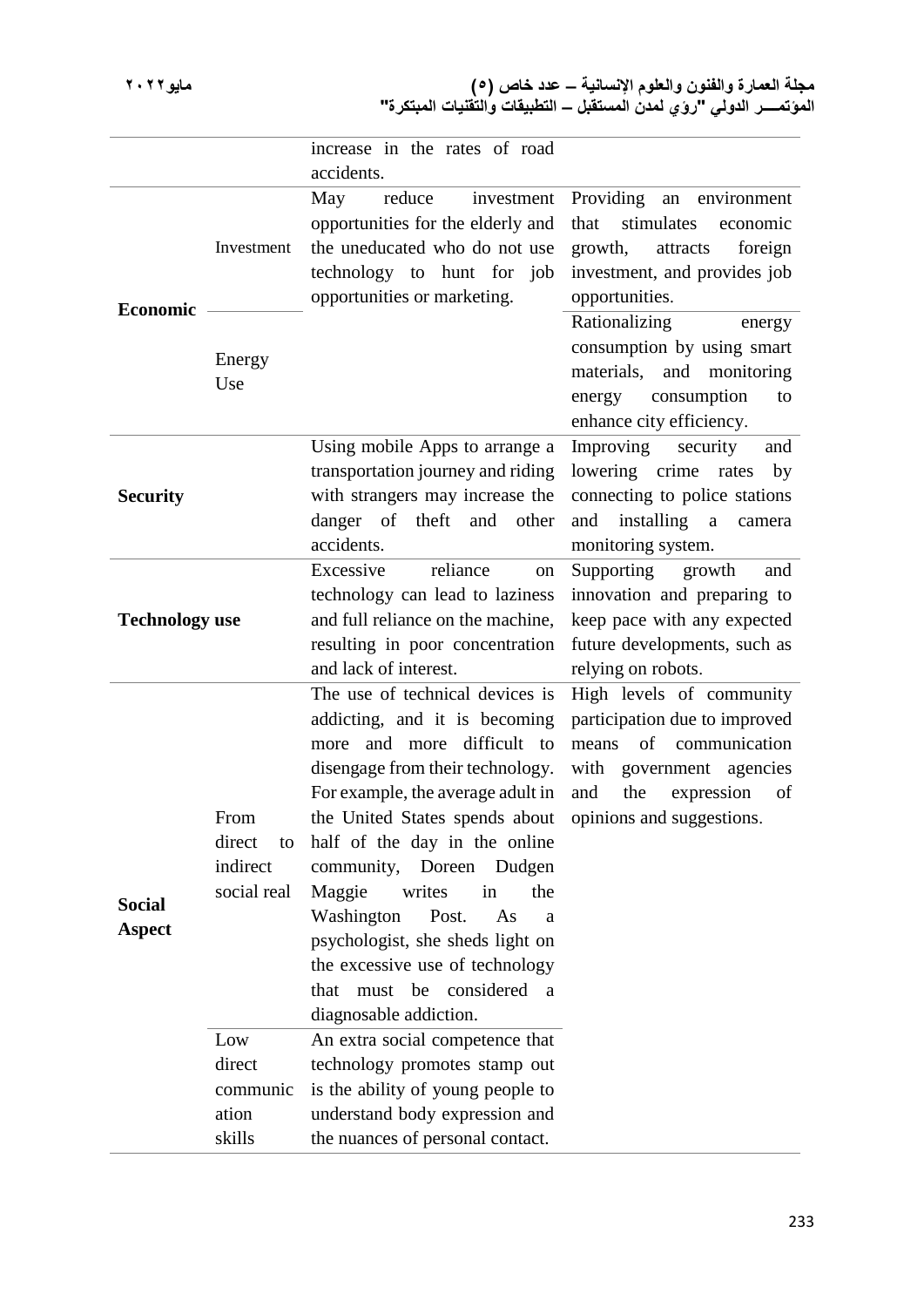|            |               | Frequent use of devices such as Easy and quick connections |                                    |
|------------|---------------|------------------------------------------------------------|------------------------------------|
|            |               | phones, computers, and tablets is                          | hospitals<br>to<br>emergency       |
|            | Physical      | physically<br>not<br><b>or</b>                             | departments, and pharmacies        |
|            | health        | psychologically<br>healthy.                                | throughout networks.               |
|            |               | Organically, it causes problems                            |                                    |
|            |               | such as smart devices slouch.                              |                                    |
|            |               | Desk sag. Neck texting.                                    |                                    |
|            |               | Psychologically, it causes low                             | Those<br>who<br>have<br>no         |
|            |               | self-esteem, a bad mood, low                               | communication skills<br>may        |
|            | Psycholog     | achievement, and behavior to                               | discover that using<br><b>ICTs</b> |
|            | ical health   | remember annoying memories,                                | provides an alternative or a       |
|            |               | according to an article in The                             | chance<br>begin<br>to              |
|            |               | New York Times (Greenwood,                                 | communicating with others.         |
|            |               | 2019).                                                     |                                    |
|            |               | Intensive use of the new devices                           |                                    |
|            | Eye<br>Health | can tire the eyes and drive the                            |                                    |
|            |               | eyes for strain; mentioned by                              |                                    |
|            |               | (the Mayo Clinic), and may                                 |                                    |
| Healthcare |               | begin reactions like headache,                             |                                    |
|            |               | concentrating,<br>bad<br>tearing,                          | x                                  |
|            |               | dehydration, itching, burning,                             |                                    |
|            |               | soreness, or fatigue. Excessive                            |                                    |
|            |               | use can further lead to blurred or                         |                                    |
|            |               | dual vision and a sensitive                                |                                    |
|            |               | reaction towards the light.                                |                                    |
|            |               | <b>According to The National Sleep</b>                     |                                    |
|            |               | Foundation, Insomnia is an extra                           |                                    |
|            |               | symptom of newly developed                                 |                                    |
|            |               | devices, especially when used                              |                                    |
|            |               | before bedtime. Furthermore,                               |                                    |
|            |               | this occurs due to those shorter                           |                                    |
|            | Insomnia      | wavelengths, and the unnatural                             | x                                  |
|            |               | blue glare emitted by the                                  |                                    |
|            |               | developed devices' light, which                            |                                    |
|            |               | changes your body's internal                               |                                    |
|            |               | clock and circadian rhythm and                             |                                    |
|            |               | inhibits<br>secretion<br>the<br>of                         |                                    |
|            |               | melatonin, the sleep hormone.                              |                                    |
|            |               | <b>SOURCE: BY THE AUTHOR</b>                               |                                    |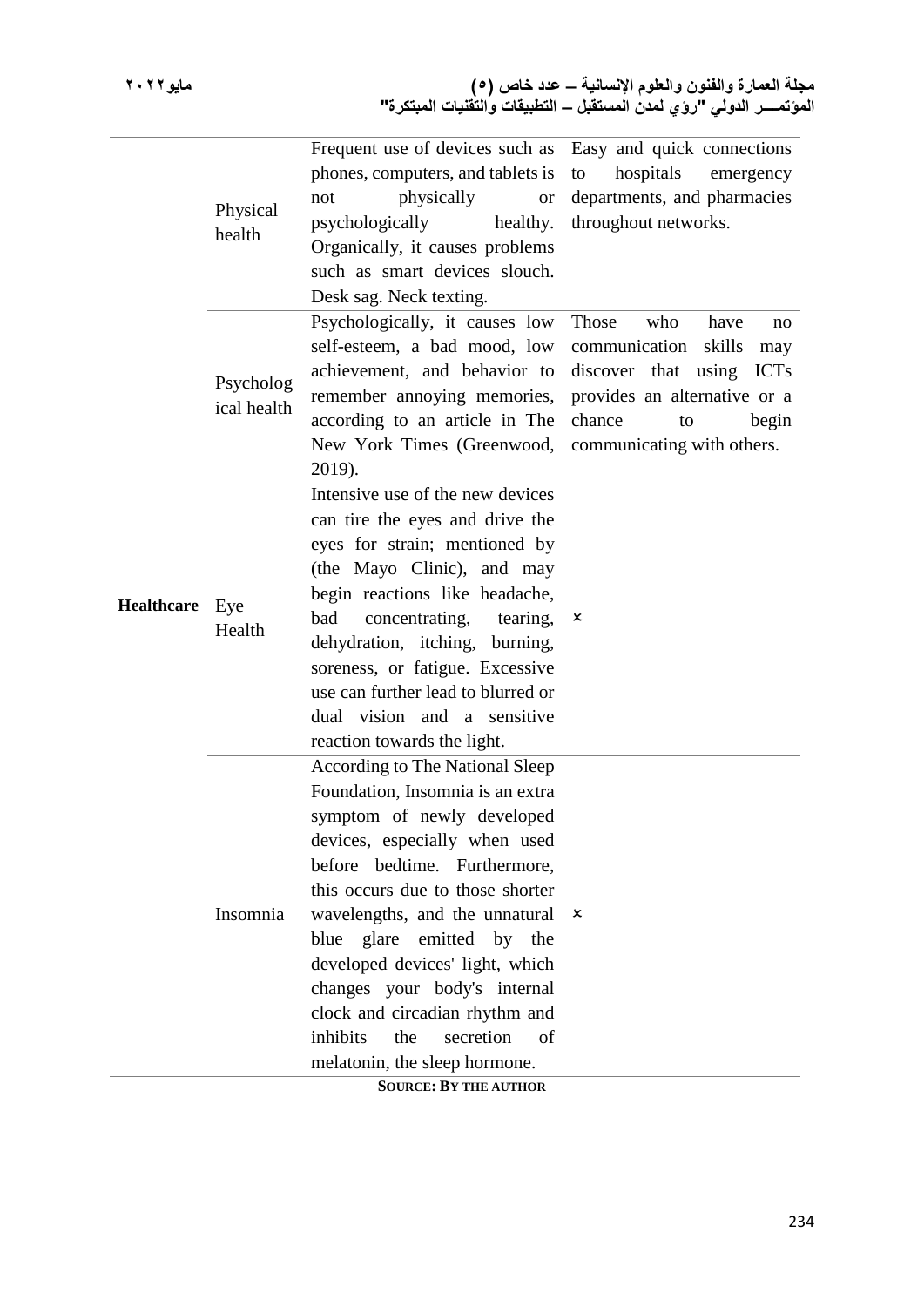# **3. Place making/framing**

According to (Davine, Lawhon and Pierce, 2017), places and the framing of places are governance entry points for digging further into conflicts and more other complex socio-spatial cumulative stages to which they contribute. Conflicts can arise over land use or perceptions of areas (the character, sense, and users' experience in spaces), and they can vary from micro-scale locations (a single location/site) –urban spaces- to macro-scale (City planning).

Through micro scale, conflicts may arise between people and the physical urban space or between people and each other's because of races, ethnicity, ages, gender, nationalism, religion, class(Conflicts, 2021).

Although not all disputes are directly about the place, in the beginning, people frequently express their impressions or have their opinions about their perception of such a space/area due to space use experience or their guessed ideal model of a space/area. Such ideological building of spaces/areas is based on users' usual activities and walking tendency (place making/framing), in which groups of participants from transient decision-making organizations are formed based on shared interests within/of a space/area(Martin, 2003).

As the spatial Articulation of urban areas and cities is significantly affected by physical and non-physical forces. The non-physical forces -social, political, cultural, and economicrepresent the governance networks that form and frame places in a cumulative inseparable way(Magdi, 2020). So relational paradigm to place-framing/making that directly concentrates toward "the affiliations and co-constituencies among space/area, complex forces, and policies" is required for the co-formation of the enframing process of space/area and groups of multiplyjobs participants (Pierce, Martin and Murphy, 2011).

### **3.1.Place identity**

Place identity is the distinction of emotions/thoughts and passion to a specific space/area and the unique features of the space/area where user-place bond relation arises. Place identity is related to people's meanings and perceptions of their environment (Ujang, 2010). Place identity also can be described as a component of a space/area users' character. It is a process in which people who belong to a specific place emerge through interaction with places (Hernández et al., 2007).

Lynch argued that Legible places -Legibility- allows users to have a definite and detailed perception of urban areas that helps users move by their formed mental map and influenced by the following five items: (landmarks, edges, districts, nodes, and paths) (Lynch, 1960). The author considers this image of the place, the character of the urban space, or the physical part of identity. Sustaining and preserving the messages and identity/character of the urban components is a vital and critical issue because they help in forming users-identity, individual and collective sense, and sense of place (Hull IV, Lam and Vigo, 1994).

### **3.2.Social media platforms and place attachment**

Public spaces become less regarded and desirable to users; as a result, social interaction and ties decline; and the sense of place is also diminishing. Activities and spending leisure time in the built environment are reduced as social interaction can easily be accomplished by remote connections in social networks. Facebook, and other similar platforms, could be considered the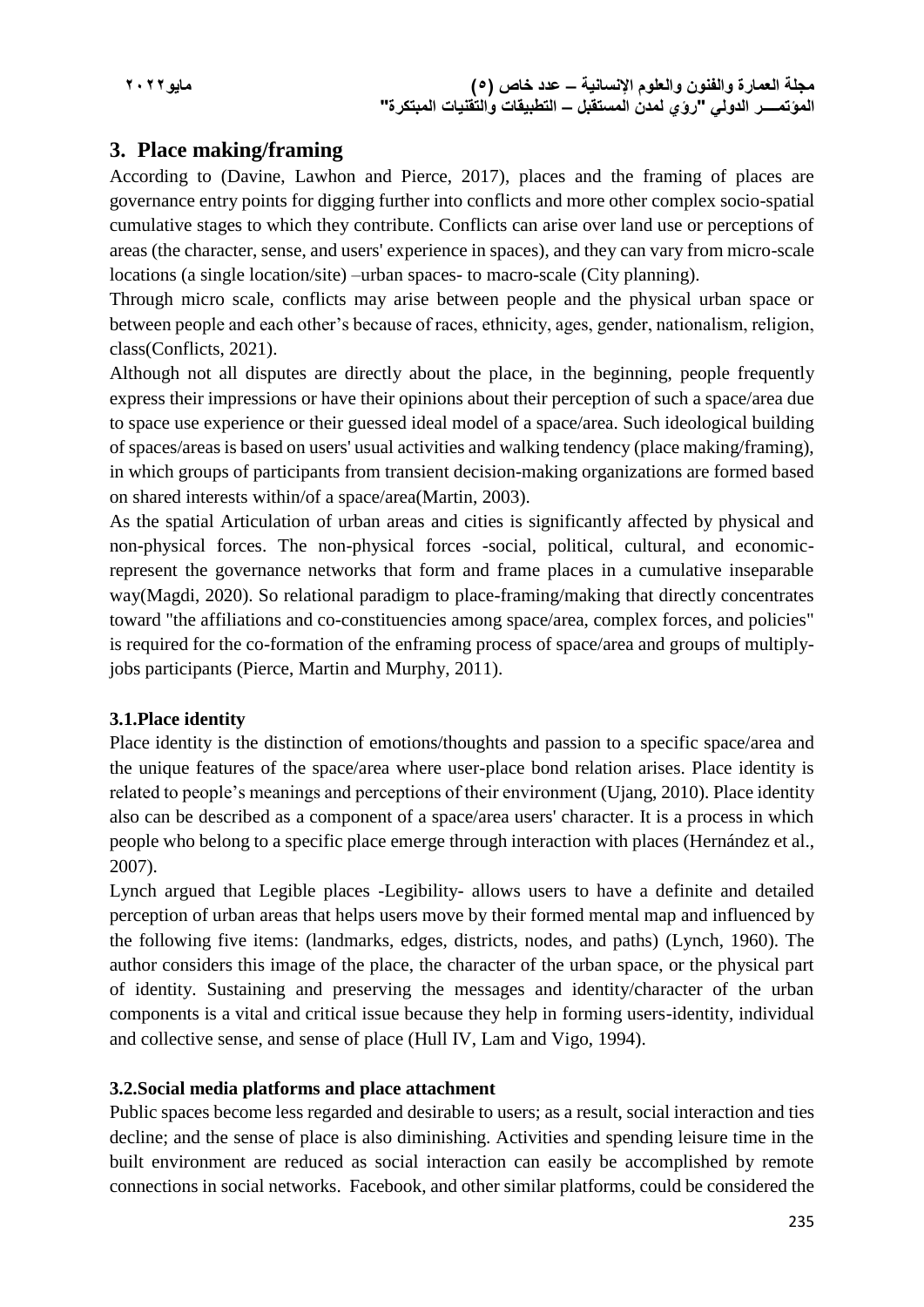**مجلة العمارة والفنون والعلوم اإلنسانية – عدد خاص )5( مايو2022 المؤتمــــر الدولي "رؤي لمدن المستقبل – التطبيقات والتقنيات المبتكرة"**

online social communities where users are linked and grouped into social organizations which fit into an online community (Abdel-aziz, Abdel-salam and El-sayad, 2016).

People's connections to places are changing in the era of globalization and digitization. ICTs separated individuals from physical and distinct locations. Furthermore, provide various networking platforms that create a bond to other physical and non-physical spaces/areas. Meanwhile, through using ICTs, users may be connected/bonded to spaces/areas they have never been to or only visited via the Internet or existing in virtual spaces (Ram, 2020).

#### **3.3.Place Attachment/bonding**

Place attachment (PA) is the arisen distinct connection or tie linking users or individuals and distinguished spaces/areas (Hidalgo and Hernández, 2001). It also can be defined as the vital connection that users build up with specific spaces where they like to stay and enjoy comfort/satisfaction and safety (Hernández et al., 2007). It is the relation between the self and the Place. Meanwhile, it is made up of sensitive/mental, social, and subjective components. It is the physical and non-physical construction that leads/drive to the passion of being at home. Furthermore, it also can afford a sense of confidence/protection and possibly foster environmental tendencies and habits (Ram, 2020).

Place attachment is expressed through interaction between effects and emotions, knowledge, beliefs, behavior, and actions (Proshansky, Fabian and Kaminoff, 1983). It is also expressed in the functional bonding between people and places known as place dependence (Stokols and Shumaker, 1981). It arises when a space/area is singular and considered distinct by the users and makes them able to provide conditions to satisfy their functional needs and promote their behavioral goals easier than other options (Williams Daniel, Roggenbuck, 1994). The individuality/character of PA components and space attributes could be used as assessment indicators for the intended upgrading of distinct space/areas (Ujang, 2010).

A distinct passion of attachment to a singular/specific place is affected by race, ethnicity, or community sense of identity (Rose, 1995). Consequently, the link to a space/area is expressed based on the agreement of general collective users' wellbeing/satisfaction because of their vital participation, character, and identity (Ujang, 2010).

So it could be deduced that: Place attachment is a non-physical sense of a space/area that can be a vital/critical non-physical element of securing or shaping physical place identity. Meanwhile, it is worth mentioning that identity makes people attach to their places, and this attachment gives them the power to participate in improving their urban spaces/areas.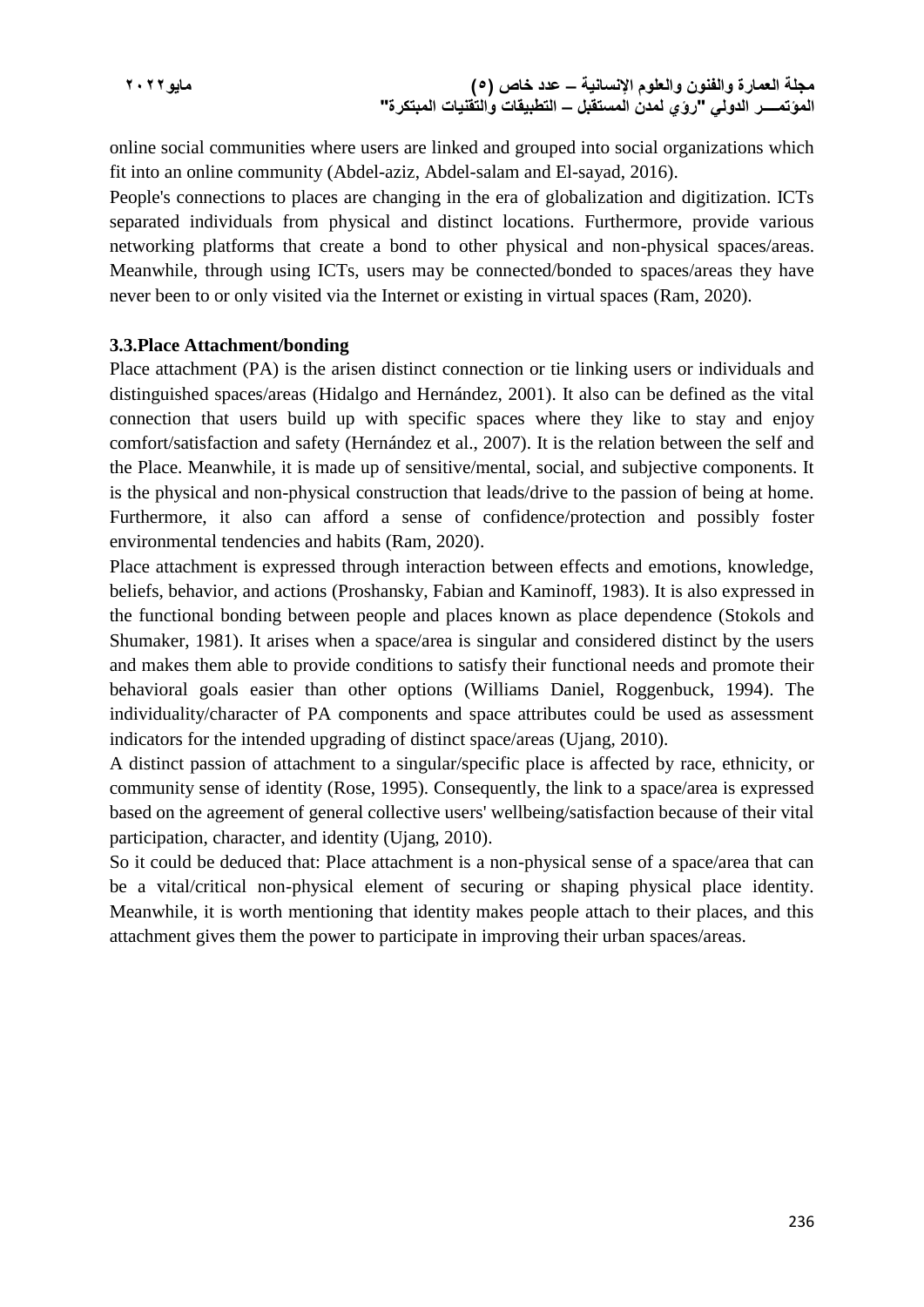

**Figure 2 Place Attachment Attributes Constructed By The Author**

# **4. The case study (Downtown Katameya)**

Downtown Katameya mall is home to more than 200 stores, restaurants, services, and prime offices in Business Park. This place has been selected as a case study because it is located in the heart of New Cairo and introduced as a place that brings an outdoor relaxing feel with tree-lined walkways, green areas, lakes. Meanwhile, Downtown Katameya is a complex business office market; where users can find retail shops and restaurants, so



**FIGURE 2 DOWNTOWN KATAMEYA MALL OPEN AIR SOURCE: (TRIPADVISOR, 2021)**

visitors' bond to the place can be measured(Katameya, 2021).

The place engaged to ICTs. It has a website and uses social media like Facebook, Instagram, etc. These tools are considered communication tools with the online community so, it's one of the suitable places in Cairo where the impact of ICTs on the PA can be measured. The author will test the impact of the following ICTs attributes -WI-Fi networks, Digital interactive media façade, Interactive public displays, and Smart mobile phones apps in public spaces- on the PA using a questionnaire.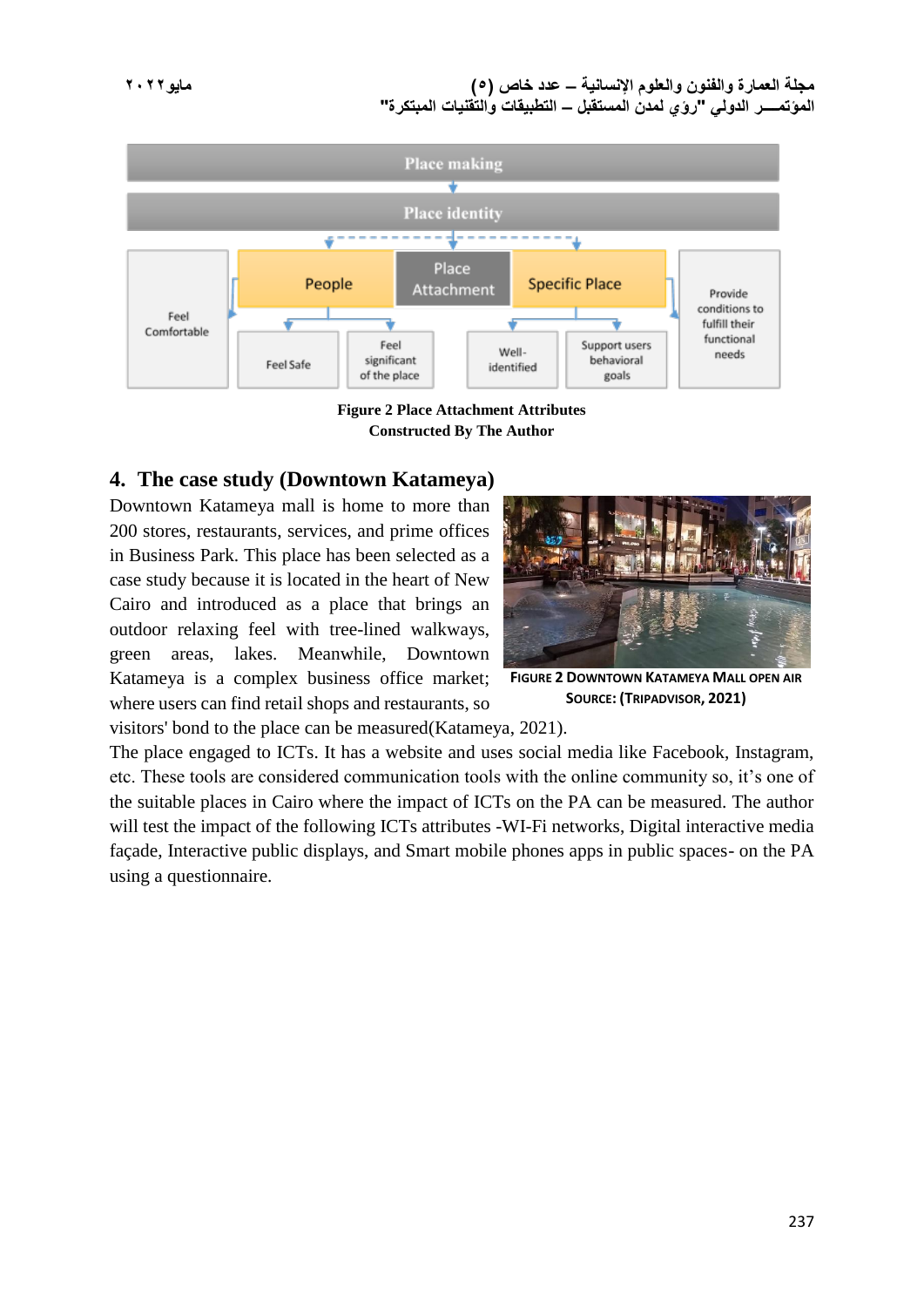# **5. Measurement of the impact of ICTs on the PA**

A questionnaire of Likert-type scale to measure the impact of ICTs on the PA for the downtown mall has been applied to a sample of 33 persons: 16 males and 17 females, ages of the targeted sample are between 22-48 years old. The targeted sample is people who have been to the mall before. People in the targeted sample were asked 24 questions about the impact of each ICT's key performance indicator -KPIs- on of attribute of PA to measure the impact of ICTs on PA.

They were asked to rate the impact of each of the four ICT KPIs on the six PA attributes to measure their feelings of comfort, feel of safety, feel of the significance of the place, how ICTs make the place



**FIGURE 3 THE USE OF ICTS DISPLAYS IN THE PLACE SOURCE: BY THE AUTHOR**

more identified, providing conditions to fulfill their functional needs, and Supporting their behavioral goals.

### **6. Results of the questionnaire analysis**

The data analysis of the questionnaire was constructed using descriptive statistics to convert the qualitative measuring of the Likert-type scale to numbers through getting the median, mean, and standard deviation to classify the most and least affected attributes of PA by ICTs, and the following are the results:

|                   | <b>Feel of</b><br>comfort | <b>Feel of</b><br><b>Safety</b> | Feel of<br>the<br>significan<br>ce of the<br>place | <b>Identifica</b><br>tion of the<br>place | <b>Support</b><br>users<br>behaviora<br>l goals | <b>Provide</b><br>conditions<br>to fulfill<br><b>Users</b><br>functional<br>needs |
|-------------------|---------------------------|---------------------------------|----------------------------------------------------|-------------------------------------------|-------------------------------------------------|-----------------------------------------------------------------------------------|
| <b>Number</b>     |                           |                                 |                                                    |                                           |                                                 |                                                                                   |
| <b>of</b>         | 33                        | 33                              | 33                                                 | 33                                        | 33                                              | 33                                                                                |
| <b>Samples</b>    |                           |                                 |                                                    |                                           |                                                 |                                                                                   |
|                   |                           |                                 |                                                    |                                           |                                                 |                                                                                   |
| <b>Minimum</b>    | $\mathbf{1}$              | $\mathbf{1}$                    | $\mathbf{1}$                                       | $\mathbf{1}$                              | $\mathbf{1}$                                    | $\mathbf{1}$                                                                      |
| 25%               | $\overline{2}$            | 1.75                            | 1.125                                              | 1.375                                     | 1.75                                            | 1.375                                                                             |
| <b>Percentile</b> |                           |                                 |                                                    |                                           |                                                 |                                                                                   |
| <b>Median</b>     | 2.75                      | 2.25                            | $\overline{2}$                                     | 1.75                                      | 2.25                                            | $\overline{2}$                                                                    |
| 75%               |                           | 3.125                           | 3.125                                              | 3.25                                      | 3.125                                           | 2.875                                                                             |
| Percentile        | 3.5                       |                                 |                                                    |                                           |                                                 |                                                                                   |
| <b>Maximum</b>    | 4.5                       | 5                               | 5                                                  | 5                                         | 5                                               | 5                                                                                 |
|                   |                           |                                 |                                                    |                                           |                                                 |                                                                                   |

**TABLE 4 DESCRIPTIVE STATISTICS OF THE QUESTIONNAIRE**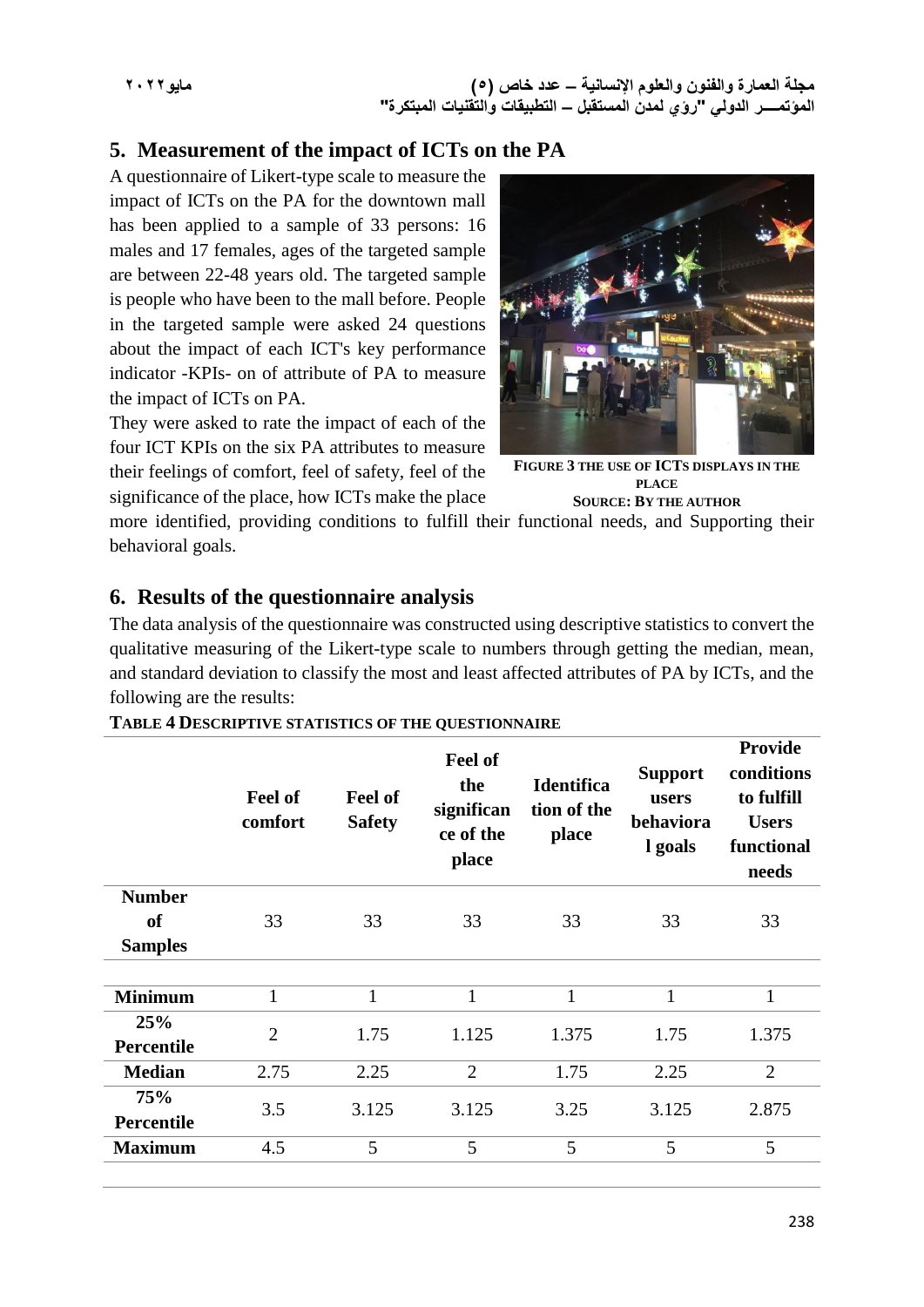|  |  | مايو ۲۰۲۲ |  |
|--|--|-----------|--|
|  |  |           |  |

**مجلة العمارة والفنون والعلوم اإلنسانية – عدد خاص )5( مايو2022 المؤتمــــر الدولي "رؤي لمدن المستقبل – التطبيقات والتقنيات المبتكرة"**

| <b>Mean</b>       | 2.606  | 2.598  | 2.311  | 2.379  | 2.576  | 2.386  |
|-------------------|--------|--------|--------|--------|--------|--------|
| Std.              | 0.9743 | 1.171  | 1.252  | 1.302  | 1.23   | 1.202  |
| <b>Deviation</b>  |        |        |        |        |        |        |
| <b>Std. Error</b> | 0.1696 | 0.2038 | 0.2179 | 0.2267 | 0.2142 | 0.2093 |
| of Mean           |        |        |        |        |        |        |
|                   |        |        |        |        |        |        |
| Lower             |        |        |        |        |        |        |
| 95% CI of         | 2.261  | 2.183  | 1.867  | 1.917  | 2.14   | 1.96   |
| mean              |        |        |        |        |        |        |
| <b>Upper</b>      |        |        |        |        |        |        |
| 95% CI of         | 2.952  | 3.014  | 2.754  | 2.841  | 3.012  | 2.813  |
| mean              |        |        |        |        |        |        |
|                   |        |        |        |        |        |        |
| <b>Sum</b>        | 86     | 85.75  | 76.25  | 78.5   | 85     | 78.75  |
|                   |        |        |        |        |        |        |

**SOURCE: BY THE AUTHOR**

#### **TABLE 5 THE EFFECT OF ICTS ON PA ATTRIBUTES**





ICTs showed a significant impact on this attribute as it's the most affected one by ICTs.

Feel of the significance of the place



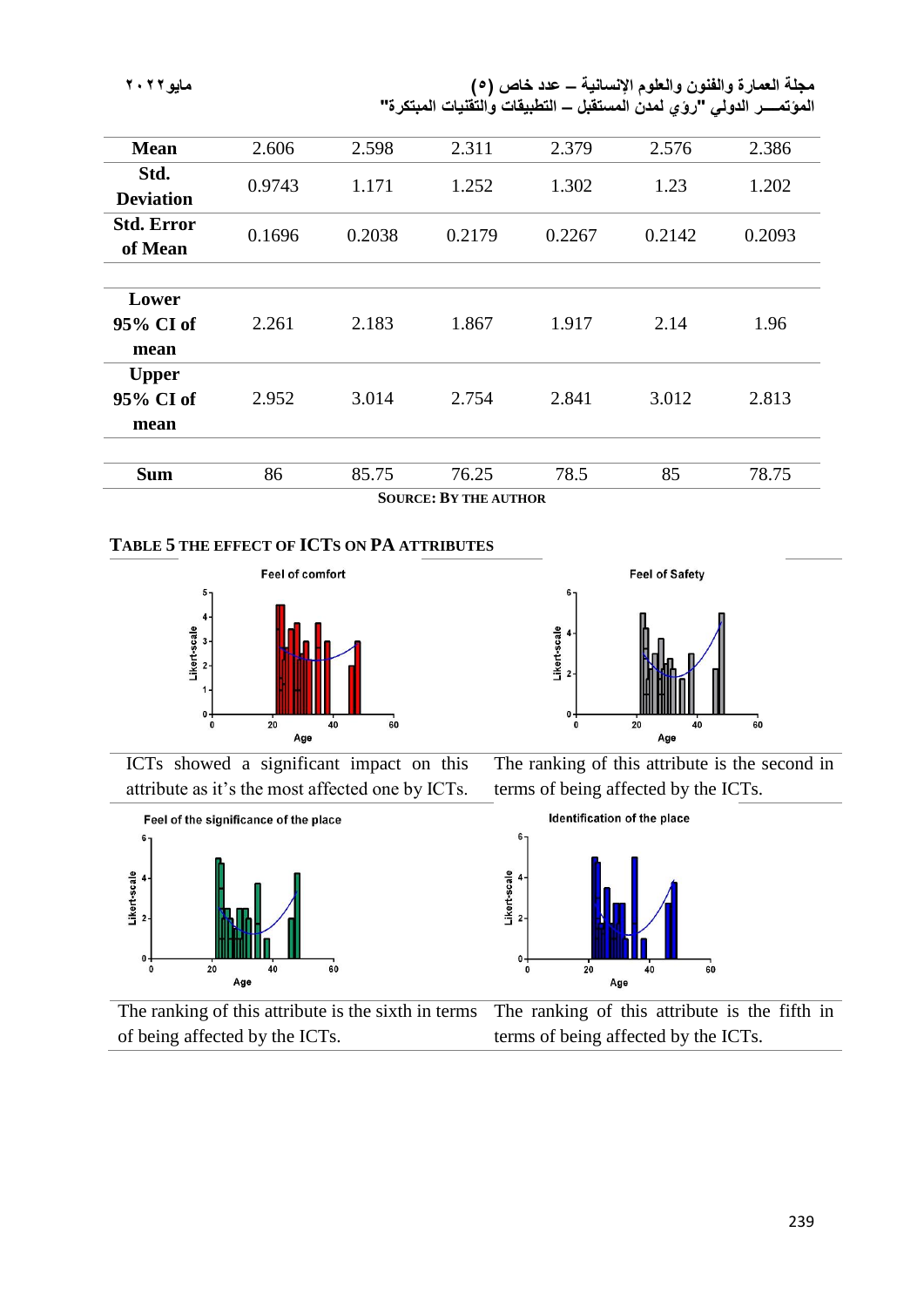



The ranking of this attribute is the fourth in terms of being affected by the ICTs.



**SOURCE: BY THE AUTHOR**

# **7. Conclusion**

The most effective impacts of ICTs on the place attachment attributes are on people's hub, and there is no significant impact on the place's hub. The eldest and youngest have a better sense of attachment to Downtown Katameya mall than those in their mid-thirties. The ranking of the affected place attachment attributes by information and communication technologies is as follows in the table (6):



**SOURCE: BY THE AUTHOR**

Comfort is almost the same for both older and younger people in the sample, so Downtown Katameya can be chosen as a place to enhance the user's feel of comfort. The eldest and youngest have a bit higher feeling of safety. Meanwhile, they strongly depend on ICTs for their safety. They also have a higher feel of the significance of the place, believe that the ICTs well identify the place, provide conditions to fulfill their functional needs, and support their behavioral goals.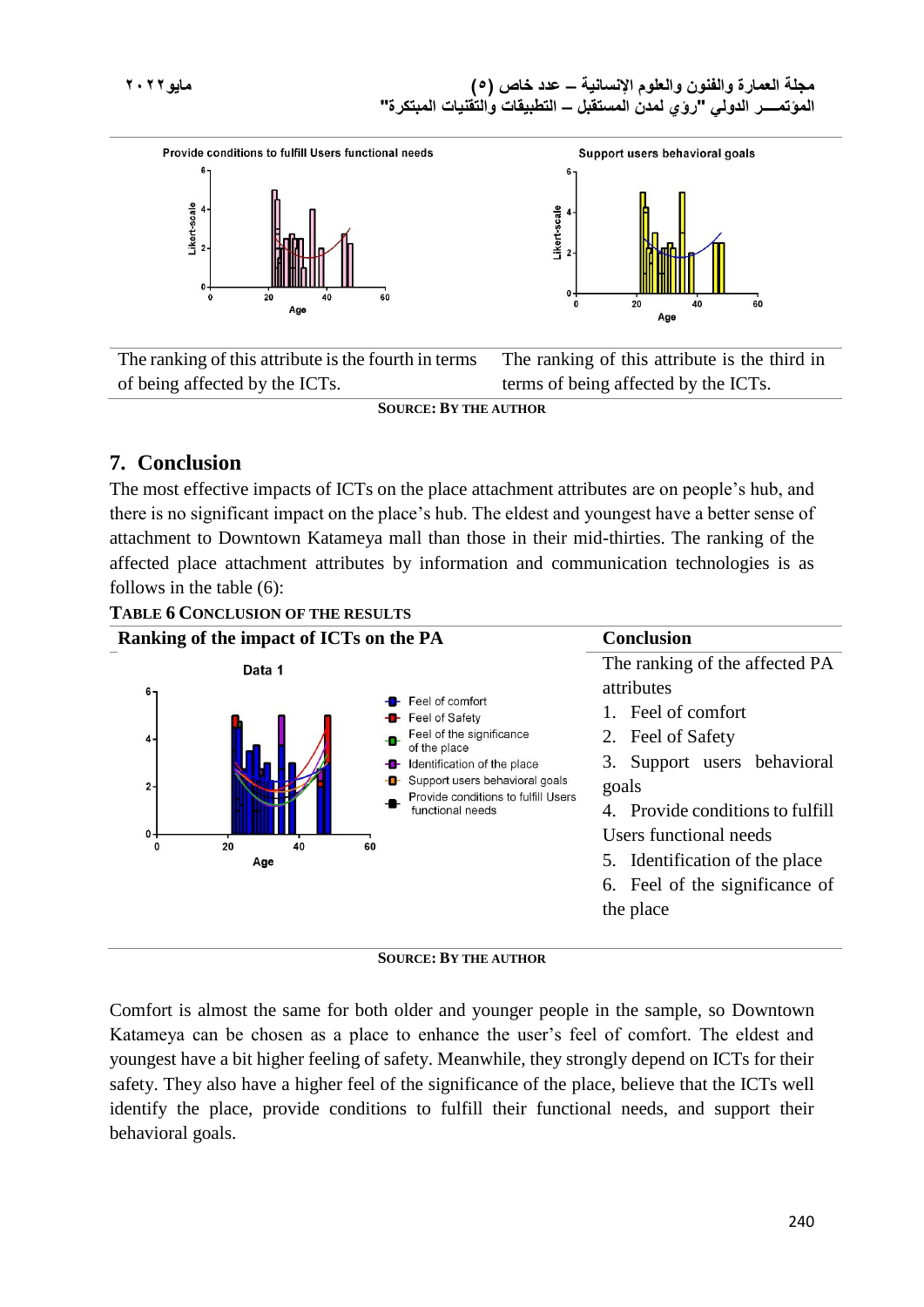# **8. References**

Abdel-aziz, A. A., Abdel-salam, H. and El-sayad, Z. (2016) 'The role of ICTs in creating the new social public place of the digital era', Alexandria Engineering Journal. Faculty of Engineering, Alexandria University, 55(1), pp. 487–493. doi: 10.1016/j.aej.2015.12.019.

Aboelwafa, H. and Mostafa, A. (2020) 'Inekas al-tatawor al-technology ala takhteet al-modn al-sahrawya fe dowa al-droos al-mostfada men takhteet madent masder del-emarat kadreaset hala', (July 2016).

beesmart.city (2020) Smart City Indicators: Six Fields of Action for Success. Available at: https://hub.beesmart.city/en/smart-city-indicators (Accessed: 27 November 2020).

Conflicts, C. for U. (2021) Centre for Urban Conflicts Research. Available at: https://www.urbanconflicts.arct.cam.ac.uk/ (Accessed: 27 October 2021).

Davine, T., Lawhon, M. and Pierce, J. (2017) 'Place-making at a national scale: Framing tar sands extraction as "Canadian" in The Globe and Mail', Canadian Geographer. Blackwell Publishing Inc., 61(3), pp. 428–439. doi: 10.1111/CAG.12392.

Greenwood, C. (2019) 9 subtle ways technology is making humanity worse. Available at: https://www.businessinsider.com/technology-negative-bad-effects-society-2019-8 (Accessed: 23 February 2021).

Hassan, N. mohammed (2002) 'Almadina Almalomateya Roaya mostaqbaliya leamalyet altanmya alomranya fe Almanateq Alsahrawya', Seminar on urban development in desert areas and construction problems in them. doi: 19BKA001679.

Hernández, B. et al. (2007) 'Place attachment and place identity in natives and non-natives', Journal of Environmental Psychology, 27(4), pp. 310–319. doi: 10.1016/j.jenvp.2007.06.003.

Hidalgo, M. C. and Hernández, B. (2001) 'Place attachment: Conceptual and empirical questions', Journal of Environmental Psychology. Academic Press, 21(3), pp. 273–281. doi: 10.1006/jevp.2001.0221.

Hull IV, R. B., Lam, M. and Vigo, G. (1994) 'Place identity: symbols of self in the urban fabric', Landscape and Urban Planning, 28(2–3), pp. 109–120. doi: 10.1016/0169-2046(94)90001-9.

Katameya, D. (2021) Downtown Katameya | Facebook. Available at: https://www.facebook.com/katameyadowntown/ (Accessed: 11 March 2021).

Lynch, K. (1960) THE IMAGE OF THE CITY. Mass: MIT Press.

Magdi, I. (2020) Impact of Governance networks on the spatial articulation of Housing areas in Cairo ". Benha University. Available at: https://www.researchgate.net/publication/349992966\_Impact\_of\_governance\_Networks\_on\_t he\_spatial\_articulation\_of\_Housing\_Areas\_in\_Cairo.

Martin, D. G. (2003) '"Place-framing" as place-making: Constituting a neighborhood for organizing and activism', Annals of the Association of American Geographers, 93(3), pp. 730– 750. doi: 10.1111/1467-8306.9303011.

Pierce, J., Martin, D. G. and Murphy, J. T. (2011) 'Relational place-making: The networked politics of place', Transactions of the Institute of British Geographers, 36(1), pp. 54–70. doi: 10.1111/j.1475-5661.2010.00411.x.

Proshansky, H. M., Fabian, A. K. and Kaminoff, R. (1983) 'Place-identity: Physical world socialization of the self', Journal of Environmental Psychology. Academic Press, 3(1), pp. 57– 83. doi: 10.1016/S0272-4944(83)80021-8.